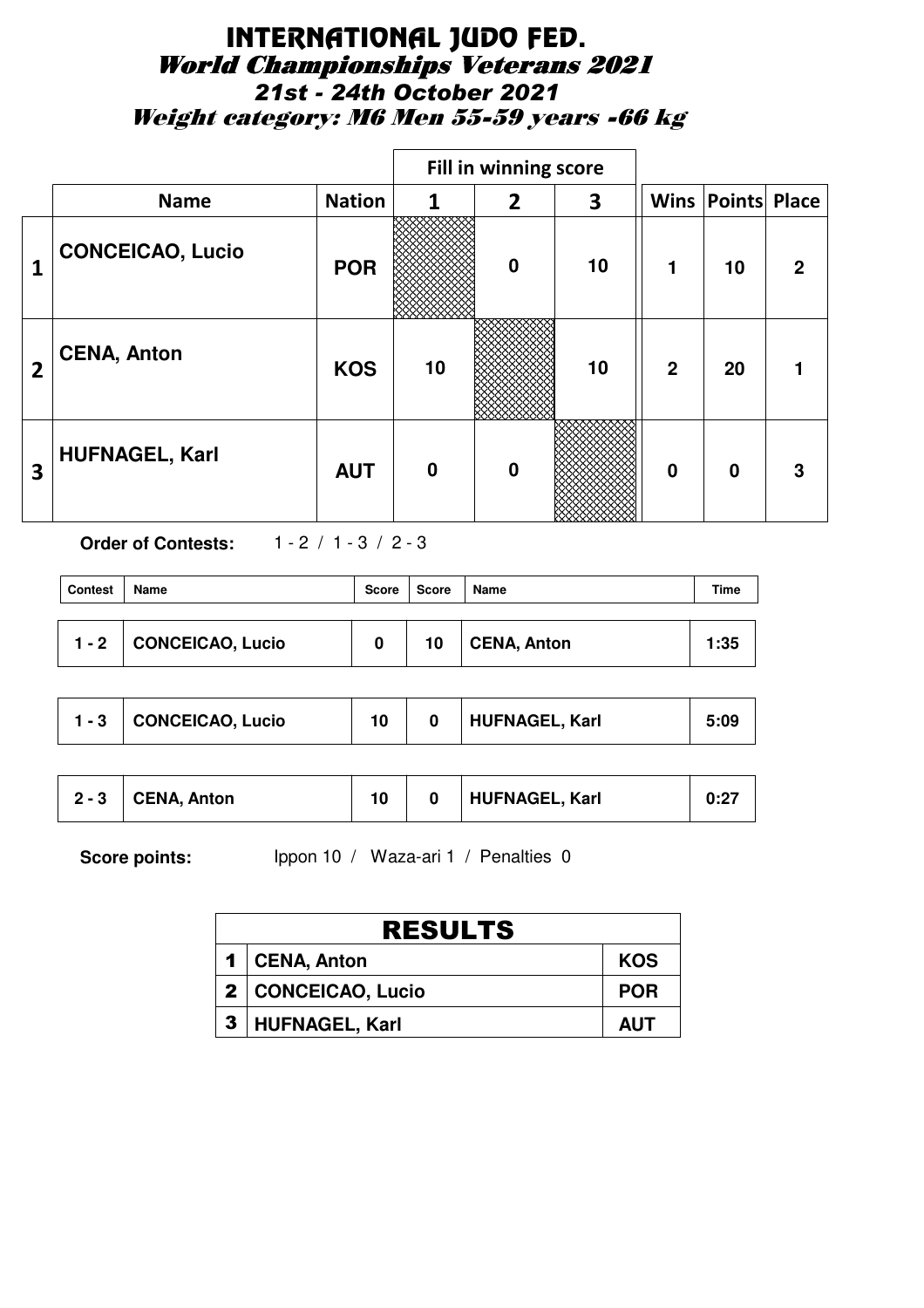*World Championships Veterans 202121st - 24th October 2021*

-73 kg**(6 competitors)**



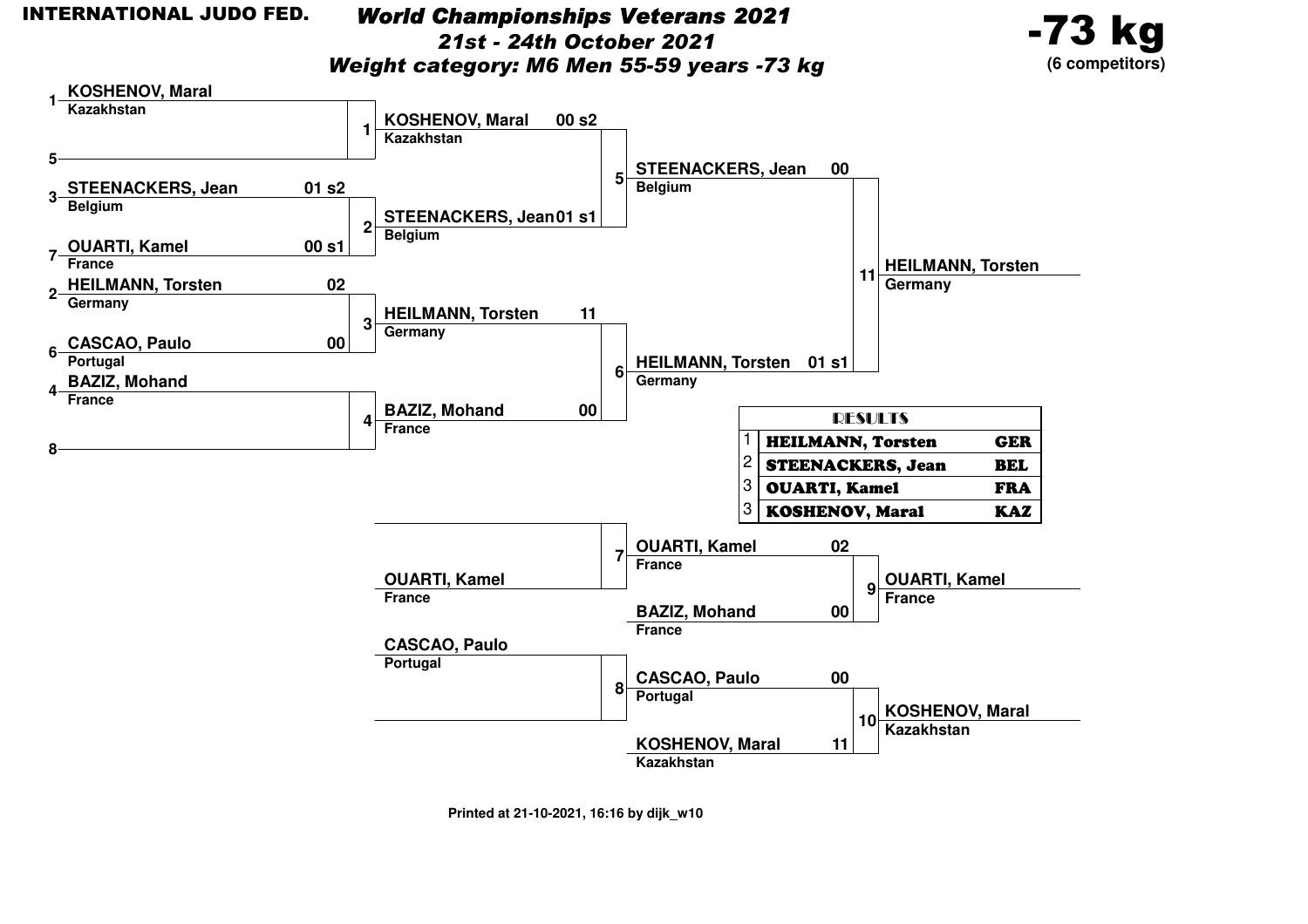

**00**

#### *World Championships Veterans 2021*

*21st - 24th October 2021*

*Weight category: M6 Men 55-59 years -81 kg*



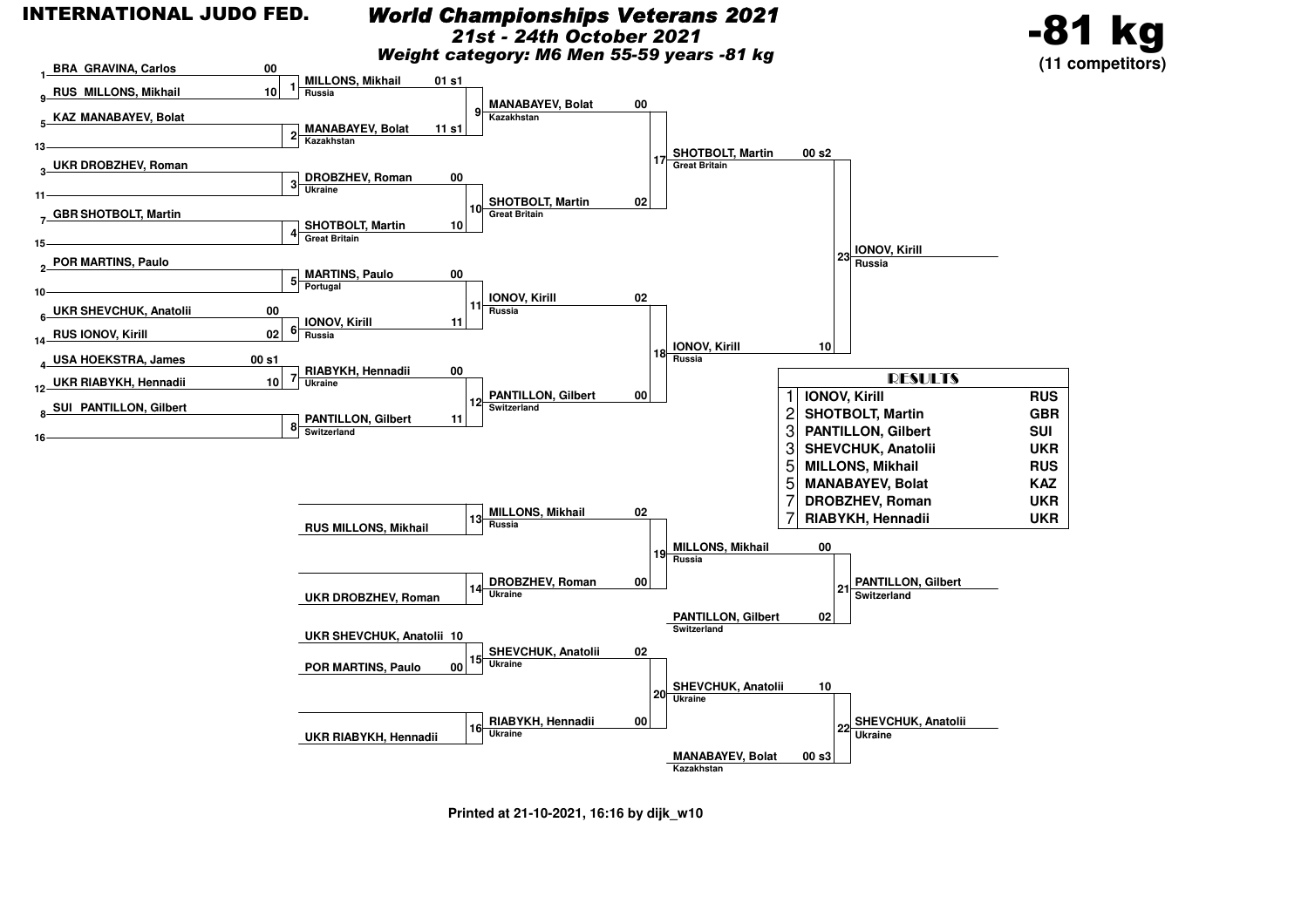#### *World Championships Veterans 2021*

*21st - 24th October 2021*

-90 kg**(7 competitors)**

*Weight category: M6 Men 55-59 years -90 kg*

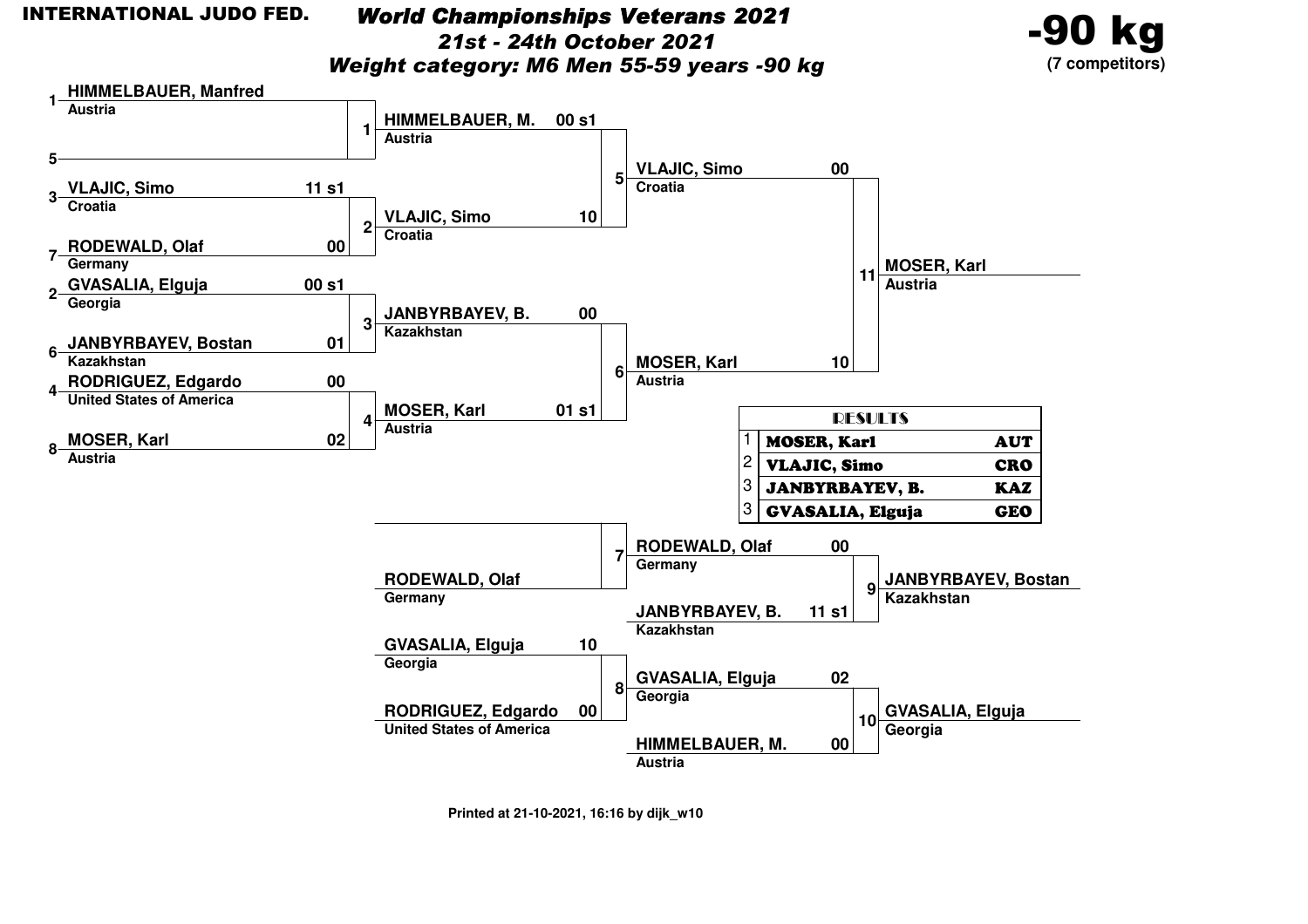**1**

**5**

**7**

**6**

**4**

**8**

 **GEMZA, Jacek3Poland**

**Kazakhstan**

**France**

**Spain**

**BARS, GuidoGermany**

**AINATAYEV, Samalbek**

**CANIVET, Christophe 2**

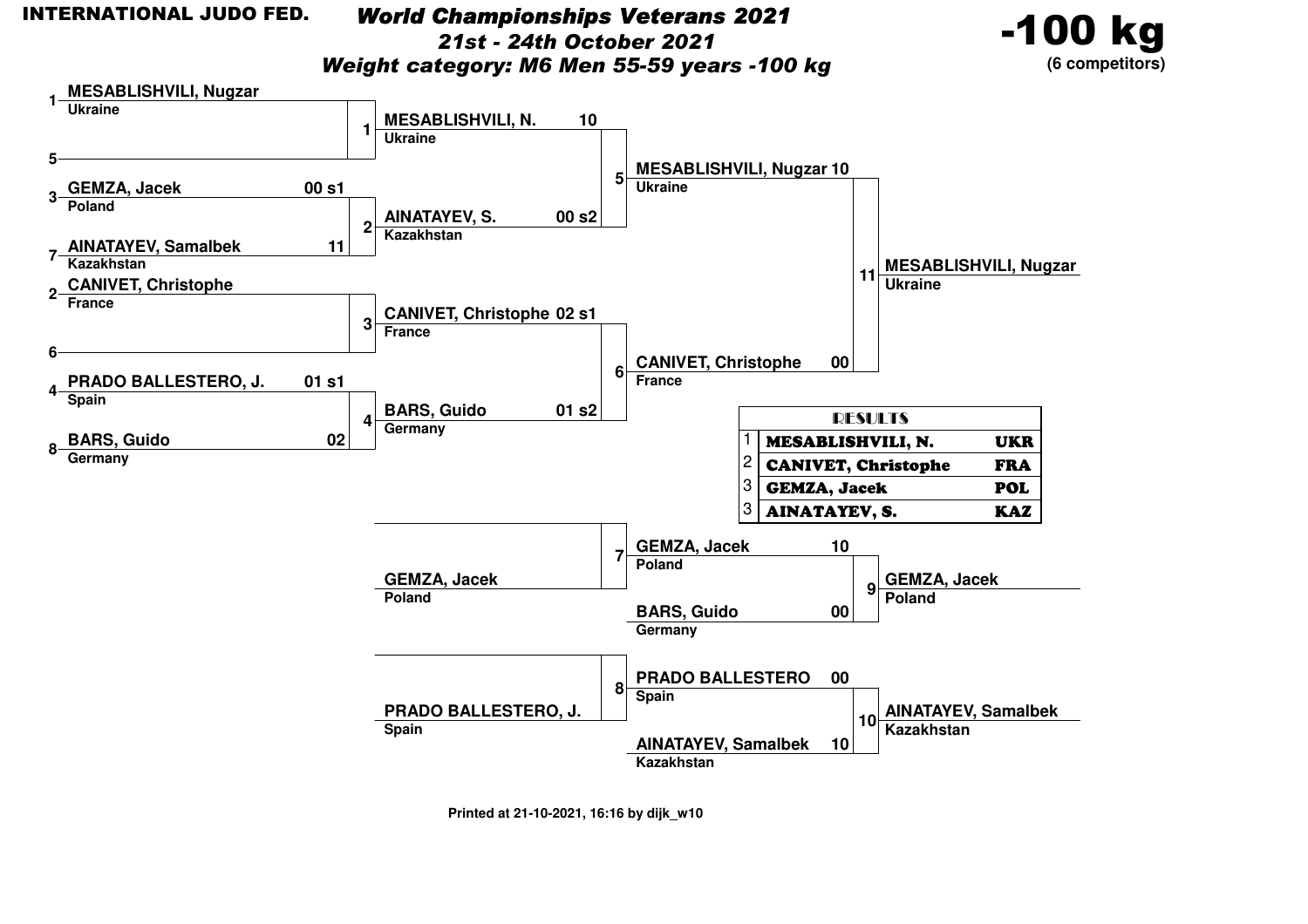#### *World Championships Veterans 202121st - 24th October 2021*





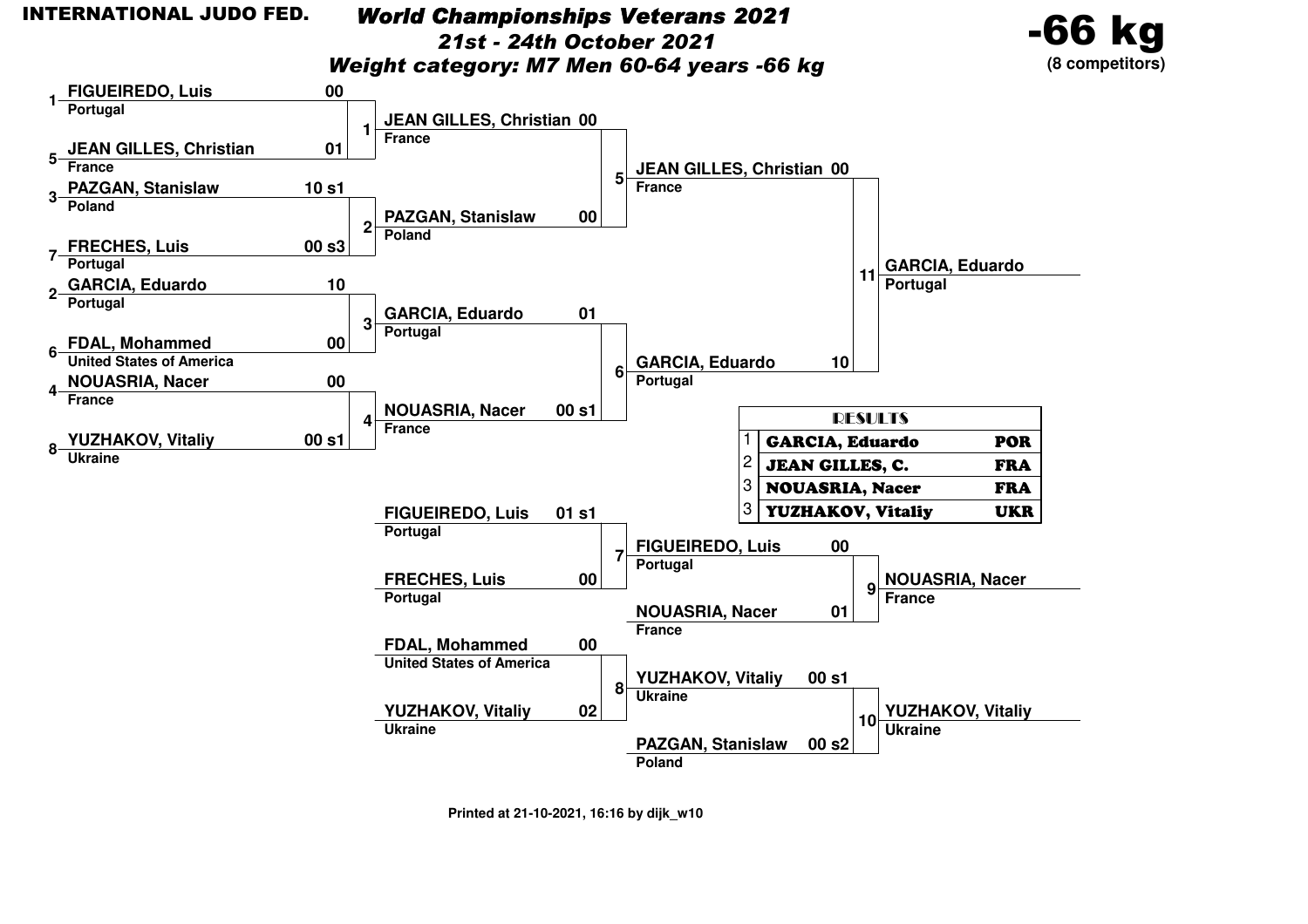# INTERNATIONAL JUDO FED. World Championships Veterans 2021 *21st - 24th October 2021*

Weight category: M7 Men 60-64 years -81 kg

|                         |                            |               |                 |                | Fill in winning score |    |             |              |               |              |
|-------------------------|----------------------------|---------------|-----------------|----------------|-----------------------|----|-------------|--------------|---------------|--------------|
|                         | <b>Name</b>                | <b>Nation</b> | $\mathbf{1}$    | $\overline{2}$ | 3                     | 4  | 5           | <b>Wins</b>  | <b>Points</b> | <b>Place</b> |
| $\mathbf{1}$            | <b>AGRON, Francois</b>     | <b>FRA</b>    |                 | $\bf{0}$       | $\mathbf 0$           | 1  | $\mathbf 0$ | $\mathbf{2}$ | 1             | 3            |
| $\overline{2}$          | <b>TYNYBAYEV, Nassipku</b> | <b>KAZ</b>    | 10              |                | 10                    | 10 | $\mathbf 0$ | 4            | 30            |              |
| $\overline{\mathbf{3}}$ | <b>ADAYEV, Nikolay</b>     | <b>KAZ</b>    | $\mathbf 0$     | 0              |                       | 10 | $\mathbf 0$ | 1            | 10            | 4            |
| 4                       | <b>THACKER, John</b>       | <b>GBR</b>    | $\mathbf{0}$    | 0              | $\mathbf 0$           |    | 0           | $\mathbf{0}$ | $\mathbf{0}$  | 5            |
| 5                       | <b>KURZ, Reinhold</b>      | <b>AUT</b>    | 10 <sup>1</sup> | 0              | 10                    | 10 |             | 3            | 30            | $\mathbf 2$  |

| <b>Contest</b> | Name                        |    | <b>Score</b> | Name                        | <b>Time</b> |
|----------------|-----------------------------|----|--------------|-----------------------------|-------------|
| $1 - 2$        | <b>AGRON, Francois</b>      |    | 10           | <b>TYNYBAYEV, Nassipkul</b> | 0:43        |
| $3 - 4$        | <b>ADAYEV, Nikolay</b>      | 10 | 0            | <b>THACKER, John</b>        | 1:50        |
| $1 - 5$        | <b>AGRON, Francois</b>      | 0  | 10           | <b>KURZ, Reinhold</b>       | 1:33        |
| $2 - 3$        | <b>TYNYBAYEV, Nassipkul</b> | 10 | 0            | <b>ADAYEV, Nikolay</b>      | 1:30        |
| $4 - 5$        | <b>THACKER, John</b>        | 0  | 10           | <b>KURZ, Reinhold</b>       | 0:41        |
| $1 - 3$        | <b>AGRON, Francois</b>      | 0  | 0            | <b>ADAYEV, Nikolay</b>      | 4:30        |
| $2 - 4$        | <b>TYNYBAYEV, Nassipkul</b> | 10 | 0            | <b>THACKER, John</b>        | 1:02        |
| $3 - 5$        | <b>ADAYEV, Nikolay</b>      | 0  | 10           | <b>KURZ, Reinhold</b>       | 1:01        |
| $1 - 4$        | <b>AGRON, Francois</b>      | 1  | $\bf{0}$     | <b>THACKER, John</b>        | 2:30        |
| $2 - 5$        | <b>TYNYBAYEV, Nassipkul</b> | 0  | 0            | <b>KURZ, Reinhold</b>       | 2:30        |

| <b>RESULTS</b>           |            |
|--------------------------|------------|
| 1   TYNYBAYEV, Nassipkul | <b>KAZ</b> |
| 2   KURZ, Reinhold       | <b>AUT</b> |
| <b>AGRON, Francois</b>   | FRA        |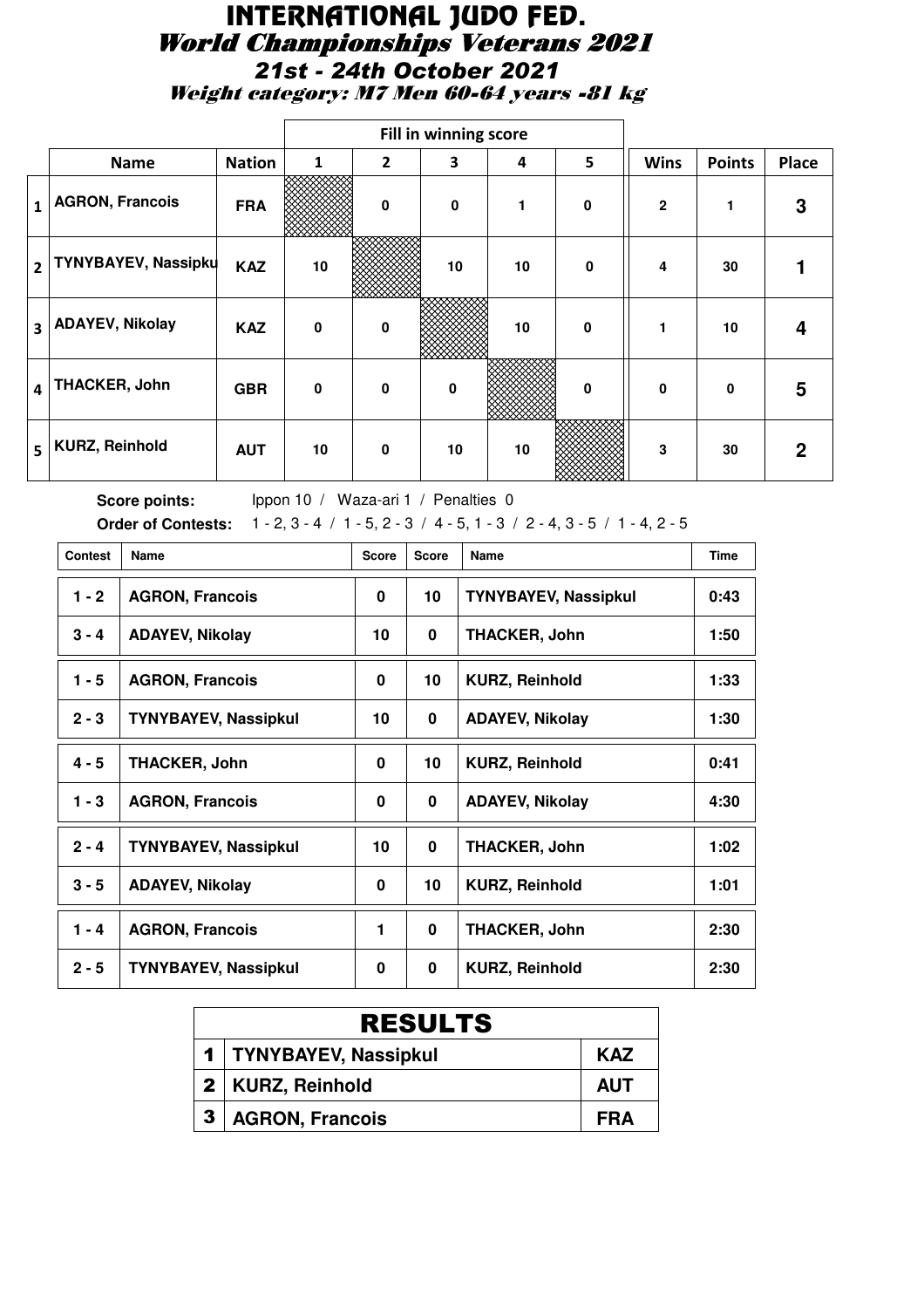## INTERNATIONAL JUDO FED. *World Championships Veterans 2021 21st - 24th October 2021 Weight category: M7 Men 60-64 years -90 kg*

|                |                       |               |                  |                | <b>Fill in winning score</b> |                  |              |          |             |
|----------------|-----------------------|---------------|------------------|----------------|------------------------------|------------------|--------------|----------|-------------|
|                | <b>Name</b>           | <b>Nation</b> | 1                | $\overline{2}$ | 3                            | 4                | <b>Wins</b>  | Points   | Place       |
| 1              | AMRENOV, Seilkhan     | <b>KAZ</b>    |                  | $\mathbf 0$    | 10                           |                  | $\mathbf{2}$ | 11       |             |
| $\overline{2}$ | PINSKYI, Yurii        | <b>UKR</b>    | $\boldsymbol{0}$ |                | $\bf{0}$                     | $\boldsymbol{0}$ |              | $\bf{0}$ | 4           |
| 3              | RANGAIEV, Oleksandr   | <b>UKR</b>    | $\bf{0}$         | 10             |                              |                  | $\mathbf{2}$ | 11       | $\mathbf 2$ |
| 4              | <b>LEROY, Thierry</b> | <b>FRA</b>    | $\bf{0}$         | $\bf{0}$       | $\mathbf 0$                  |                  |              | 0        | 3           |

| <b>Contest</b> | Name<br><b>Score</b>       |          | <b>Score</b> | <b>Name</b>                | <b>Time</b> |
|----------------|----------------------------|----------|--------------|----------------------------|-------------|
| $1 - 2$        | <b>AMRENOV, Seilkhan</b>   | 0        | $\bf{0}$     | <b>PINSKYI, Yurii</b>      | 2:30        |
| $3 - 4$        | <b>RANGAIEV, Oleksandr</b> |          | $\bf{0}$     | <b>LEROY, Thierry</b>      | 2:30        |
| 1 - 3          | <b>AMRENOV, Seilkhan</b>   | 10       | $\bf{0}$     | <b>RANGAIEV, Oleksandr</b> | 2:30        |
| $2 - 4$        | PINSKYI, Yurii             | $\bf{0}$ | $\mathbf 0$  | <b>LEROY, Thierry</b>      | 2:30        |
| $1 - 4$        | AMRENOV, Seilkhan          | 1        | $\mathbf 0$  | <b>LEROY, Thierry</b>      | 3:21        |
| $2 - 3$        | PINSKYI, Yurii             | 0        | 10           | <b>RANGAIEV, Oleksandr</b> | 2:04        |

|                | <b>RESULTS</b>          |            |  |  |  |  |  |  |  |
|----------------|-------------------------|------------|--|--|--|--|--|--|--|
|                | 1   AMRENOV, Seilkhan   | <b>KAZ</b> |  |  |  |  |  |  |  |
|                | 2   RANGAIEV, Oleksandr | <b>UKR</b> |  |  |  |  |  |  |  |
| 3 <sup>1</sup> | <b>LEROY, Thierry</b>   | FRA        |  |  |  |  |  |  |  |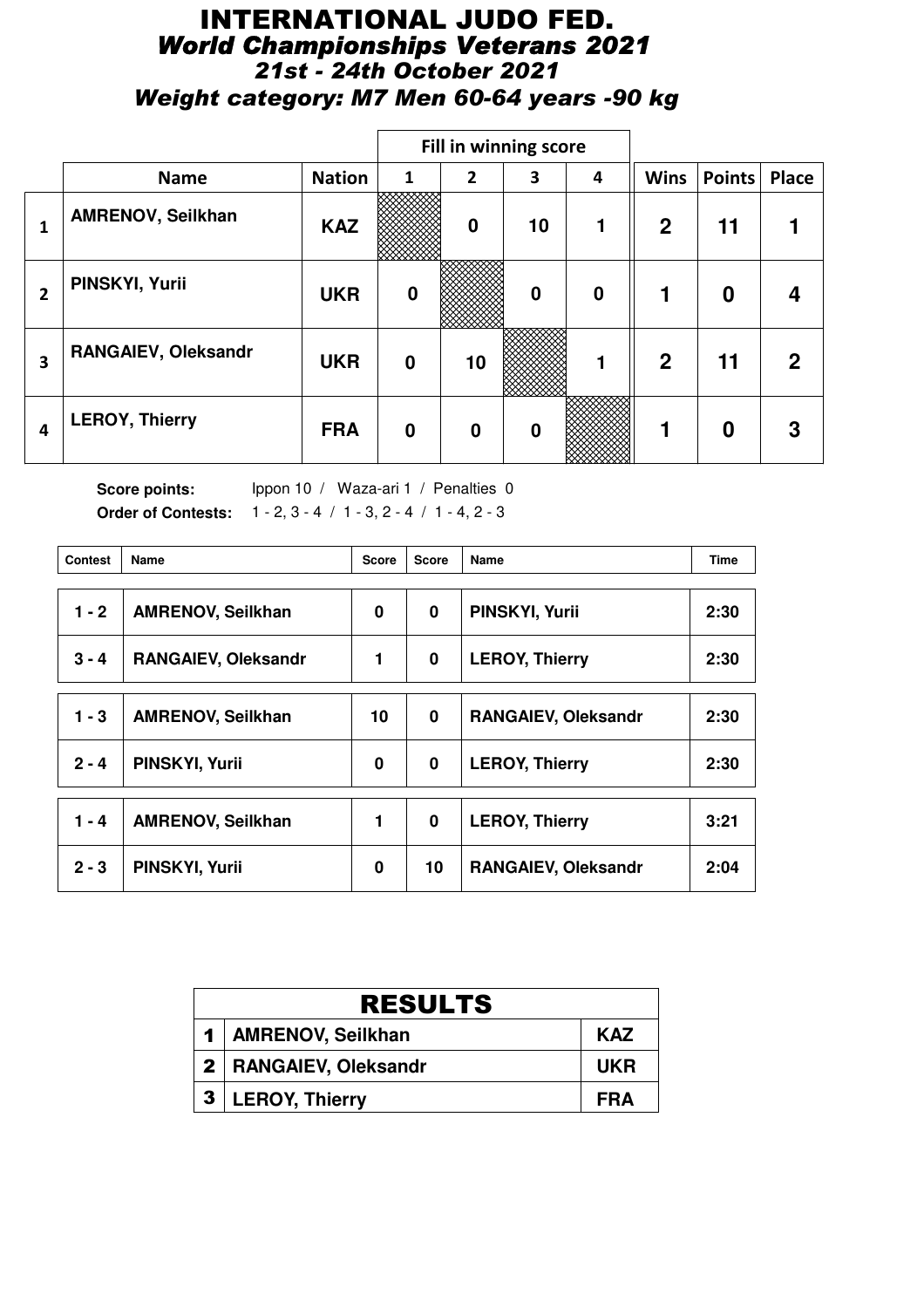# INTERNATIONAL JUDO FED. World Championships Veterans 2021 *21st - 24th October 2021*

Weight category: M7 Men 60-64 years -100 kg

|                         |                          |               |             |                | Fill in winning score |              |    |              |               |              |
|-------------------------|--------------------------|---------------|-------------|----------------|-----------------------|--------------|----|--------------|---------------|--------------|
|                         | <b>Name</b>              | <b>Nation</b> | 1           | $\overline{2}$ | 3                     | 4            | 5  | <b>Wins</b>  | <b>Points</b> | <b>Place</b> |
| $\mathbf{1}$            | <b>TERGEUBEKOV, Bora</b> | <b>KAZ</b>    |             | $\mathbf{0}$   | $\mathbf 0$           | $\mathbf 0$  | 10 | 1            | 10            | 4            |
| $\overline{2}$          | RASSKAZOV, Alexand       | <b>RUS</b>    | 10          |                | 10                    | 10           | 10 | 4            | 40            |              |
| $\overline{\mathbf{3}}$ | <b>KOBKO, Vasyl</b>      | <b>UKR</b>    | 10          | $\mathbf 0$    |                       | 0            | 10 | $\mathbf{2}$ | 20            | 3            |
| 4                       | <b>MEAGLEY, Buddy</b>    | <b>USA</b>    | 1           | 0              | 1                     |              | 10 | 3            | 12            | $\mathbf{2}$ |
| 5                       | RAGAN, Joseph            | <b>USA</b>    | $\mathbf 0$ | $\mathbf{0}$   | $\mathbf{0}$          | $\mathbf{0}$ |    | 0            | 0             | 5            |

| <b>Contest</b> | <b>Name</b>                  | <b>Score</b> | <b>Score</b> | Name                  | <b>Time</b> |
|----------------|------------------------------|--------------|--------------|-----------------------|-------------|
| $1 - 2$        | <b>TERGEUBEKOV, Boranbay</b> | 0            | 10           | RASSKAZOV, Alexander  | 0:09        |
| $3 - 4$        | KOBKO, Vasyl                 | 0            | 1.           | <b>MEAGLEY, Buddy</b> | 2:30        |
| $1 - 5$        | <b>TERGEUBEKOV, Boranbay</b> | 10           | 0            | RAGAN, Joseph         | 0:51        |
| $2 - 3$        | RASSKAZOV, Alexander         | 10           | 0            | <b>KOBKO, Vasyl</b>   | 0:30        |
| $4 - 5$        | <b>MEAGLEY, Buddy</b>        | 10           | 0            | RAGAN, Joseph         | 0:53        |
| $1 - 3$        | <b>TERGEUBEKOV, Boranbay</b> | 0            | 10           | <b>KOBKO, Vasyl</b>   | 1:16        |
| $2 - 4$        | RASSKAZOV, Alexander         | 10           | 0            | <b>MEAGLEY, Buddy</b> | 0:56        |
| $3 - 5$        | KOBKO, Vasyl                 | 10           | 0            | RAGAN, Joseph         | 1:50        |
| $1 - 4$        | <b>TERGEUBEKOV, Boranbay</b> | 0            | 1.           | <b>MEAGLEY, Buddy</b> | 2:30        |
| $2 - 5$        | RASSKAZOV, Alexander         | 10           | 0            | RAGAN, Joseph         | 0:23        |

| <b>RESULTS</b>           |            |  |  |  |  |  |  |
|--------------------------|------------|--|--|--|--|--|--|
| 1   RASSKAZOV, Alexander | <b>RUS</b> |  |  |  |  |  |  |
| 2   MEAGLEY, Buddy       | <b>USA</b> |  |  |  |  |  |  |
| KOBKO, Vasyl             | UKR        |  |  |  |  |  |  |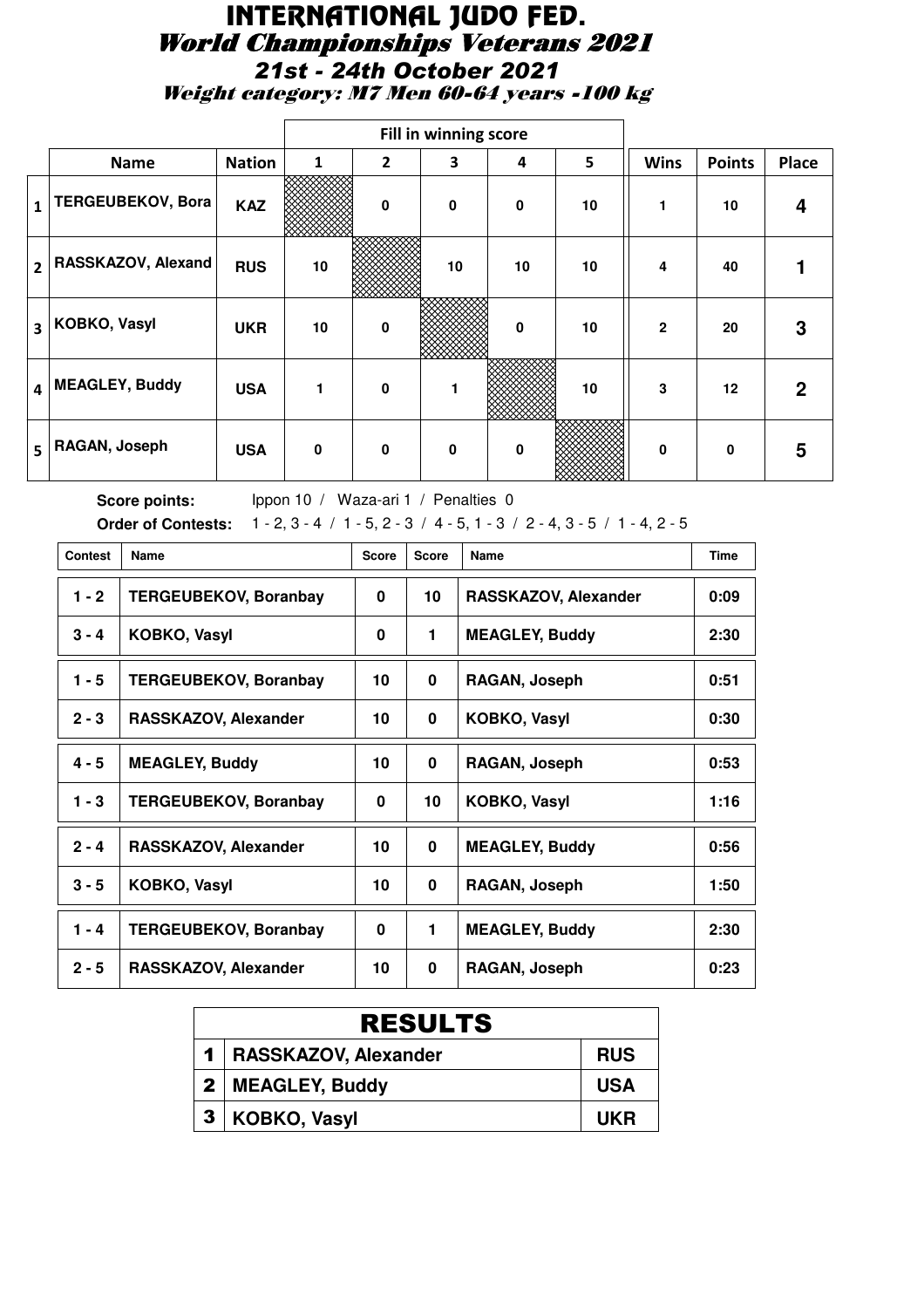#### INTERNATIONAL JUDO FED. World Championships Veterans 2021 *21st - 24th October 2021* Weight category: M7 Men 60-64 years +100 kg

|                         |                           |               |              |                | Fill in winning score |    |             |                |               |              |
|-------------------------|---------------------------|---------------|--------------|----------------|-----------------------|----|-------------|----------------|---------------|--------------|
|                         | <b>Name</b>               | <b>Nation</b> | $\mathbf{1}$ | $\overline{2}$ | 3                     | 4  | 5           | <b>Wins</b>    | <b>Points</b> | <b>Place</b> |
| $1\vert$                | <b>MAERZ, Joachim</b>     | <b>GER</b>    |              | 0              | 10                    | 10 | $\mathbf 0$ | $\overline{2}$ | 20            | 3            |
| $2^{\circ}$             | <b>ABRAMOVSKYI, Artur</b> | <b>UKR</b>    | 1            |                | 10                    |    | $\mathbf 0$ | 3              | 12            | $\mathbf{2}$ |
| $\overline{\mathbf{3}}$ | <b>ASGAROV, Azar</b>      | <b>AZE</b>    | $\mathbf 0$  | $\mathbf 0$    |                       | 0  | $\mathbf 0$ | $\mathbf 0$    | 0             | 5            |
| $\overline{4}$          | <b>BEIRAKHOVICH, Serg</b> | <b>RUS</b>    | $\mathbf 0$  | 0              | 10                    |    | 0           |                | 10            | 4            |
| 5                       | <b>STANISIC, Slavko</b>   | <b>SRB</b>    | 10           | 10             | 10                    | 10 |             | 4              | 40            |              |

| <b>Contest</b> | Name                        | <b>Score</b> | <b>Score</b> | <b>Name</b>                 | <b>Time</b> |
|----------------|-----------------------------|--------------|--------------|-----------------------------|-------------|
| $1 - 2$        | <b>MAERZ, Joachim</b>       | 0            | 1.           | <b>ABRAMOVSKYI, Artur</b>   | 2:30        |
| $3 - 4$        | <b>ASGAROV, Azar</b>        | 0            | 10           | <b>BEIRAKHOVICH, Sergei</b> | 0:00        |
| $1 - 5$        | <b>MAERZ, Joachim</b>       | 0            | 10           | <b>STANISIC, Slavko</b>     | 2:30        |
| $2 - 3$        | <b>ABRAMOVSKYI, Artur</b>   | 10           | 0            | <b>ASGAROV, Azar</b>        | 0:00        |
| $4 - 5$        | <b>BEIRAKHOVICH, Sergei</b> | 0            | 10           | <b>STANISIC, Slavko</b>     | 0:53        |
| $1 - 3$        | <b>MAERZ, Joachim</b>       | 10           | 0            | <b>ASGAROV, Azar</b>        | 0:00        |
| $2 - 4$        | <b>ABRAMOVSKYI, Artur</b>   | $\mathbf 1$  | 0            | <b>BEIRAKHOVICH, Sergei</b> | 2:30        |
| $3 - 5$        | <b>ASGAROV, Azar</b>        | 0            | 10           | <b>STANISIC, Slavko</b>     | 0:00        |
| $1 - 4$        | <b>MAERZ, Joachim</b>       | 10           | $\bf{0}$     | <b>BEIRAKHOVICH, Sergei</b> | 1:06        |
| $2 - 5$        | <b>ABRAMOVSKYI, Artur</b>   | 0            | 10           | <b>STANISIC, Slavko</b>     | 2:28        |

|   | <b>RESULTS</b>         |            |  |  |  |  |  |  |
|---|------------------------|------------|--|--|--|--|--|--|
|   | 1   STANISIC, Slavko   | <b>SRB</b> |  |  |  |  |  |  |
|   | 2   ABRAMOVSKYI, Artur | <b>UKR</b> |  |  |  |  |  |  |
| 3 | <b>MAERZ, Joachim</b>  | GFR        |  |  |  |  |  |  |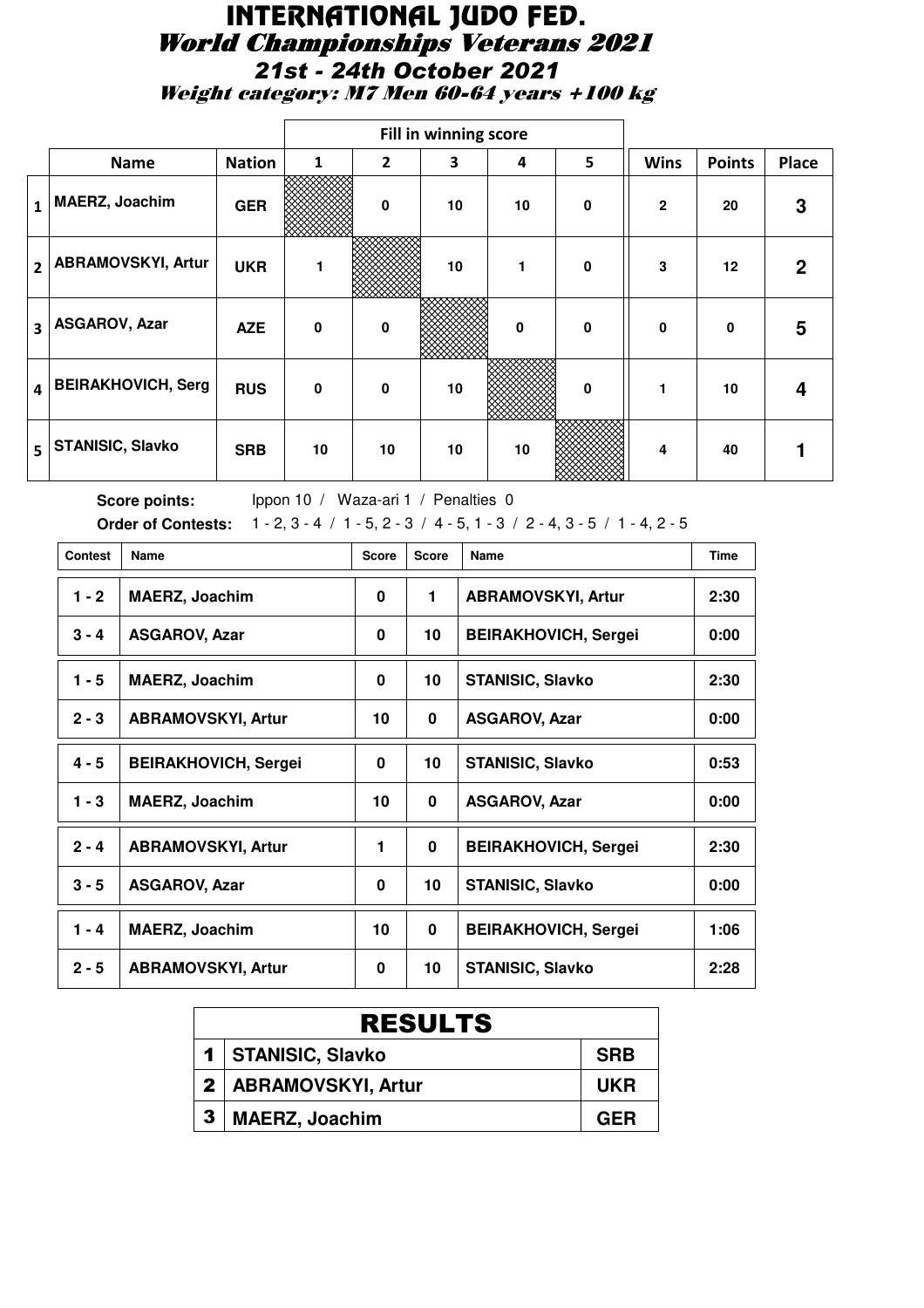#### INTERNATIONAL JUDO FED.

 *World Championships Veterans 202121st - 24th October 2021Weight category: M8 Men 65-69 years -60 kg*



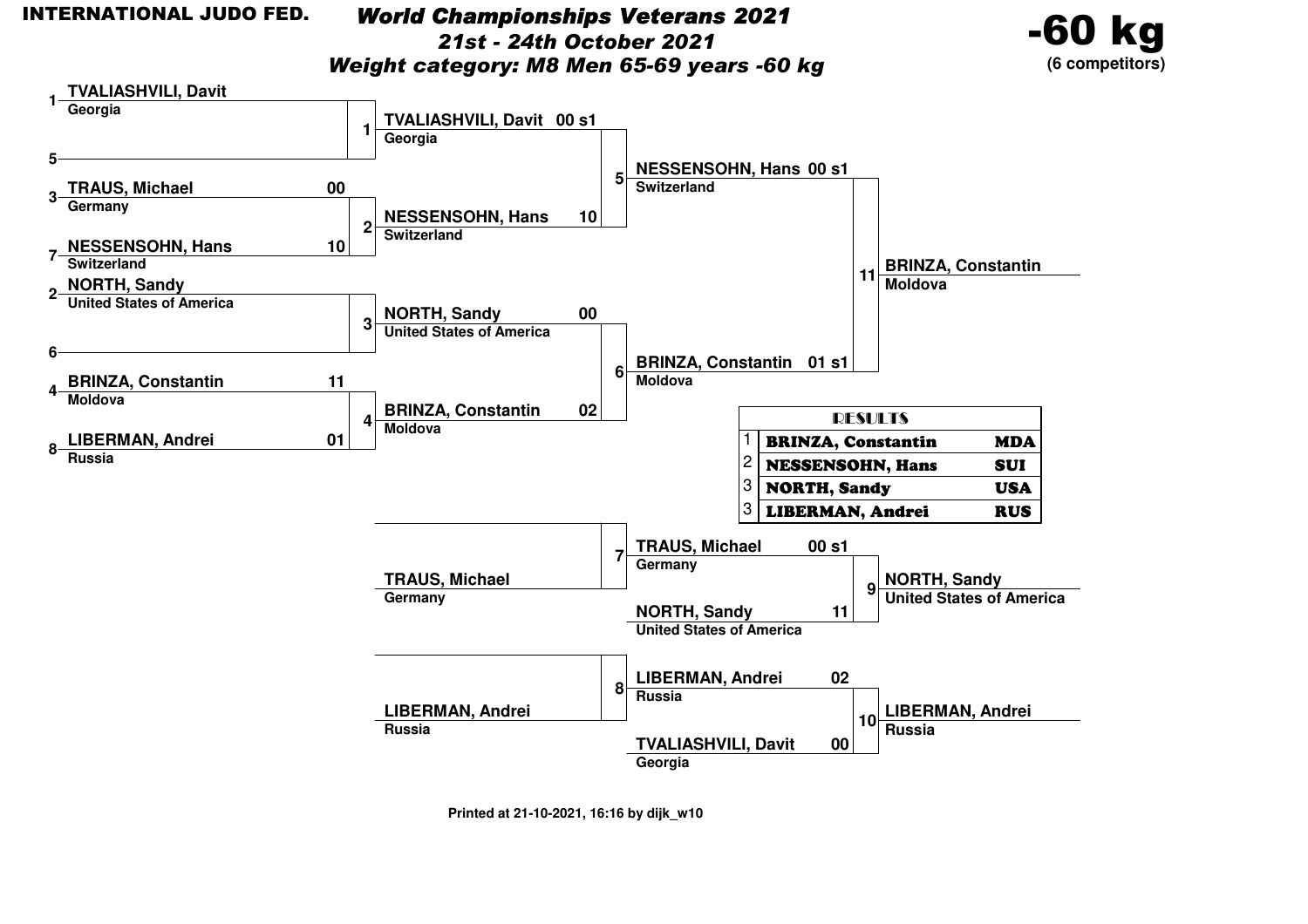## INTERNATIONAL JUDO FED. *World Championships Veterans 2021 21st - 24th October 2021 Weight category: M8 Men 65-69 years -66 kg*

|                |                          |               |                  |                | <b>Fill in winning score</b> |                  |             |          |              |
|----------------|--------------------------|---------------|------------------|----------------|------------------------------|------------------|-------------|----------|--------------|
|                | <b>Name</b>              | <b>Nation</b> | 1                | $\overline{2}$ | 3                            | 4                | <b>Wins</b> | Points   | <b>Place</b> |
| 1              | <b>RENEDO, Alberto</b>   | <b>ARG</b>    |                  | 10             | $\bf{0}$                     | $\bf{0}$         | 1           | 10       | 3            |
| $\overline{2}$ | <b>BENISTE, Ricardo</b>  | <b>USA</b>    | $\bf{0}$         |                | $\mathbf 0$                  | $\mathbf 0$      | $\bf{0}$    | $\bf{0}$ | 4            |
| 3              | <b>GOMES, Jose</b>       | <b>POR</b>    | $\boldsymbol{0}$ | 10             |                              | $\boldsymbol{0}$ | 3           | 10       |              |
| 4              | <b>SIKIRDJI, Laurent</b> | <b>FRA</b>    | 10               | 10             | $\boldsymbol{0}$             |                  | $\mathbf 2$ | 20       | $\mathbf 2$  |

| <b>Contest</b> | <b>Name</b>             | <b>Score</b> | <b>Score</b> | Name                     | <b>Time</b> |
|----------------|-------------------------|--------------|--------------|--------------------------|-------------|
| $1 - 2$        | <b>RENEDO, Alberto</b>  | 10           | $\bf{0}$     | <b>BENISTE, Ricardo</b>  | 0:25        |
| $3 - 4$        | <b>GOMES, Jose</b>      | 0            | $\bf{0}$     | <b>SIKIRDJI, Laurent</b> | 2:30        |
| $1 - 3$        | <b>RENEDO, Alberto</b>  | 0            | $\mathbf 0$  | <b>GOMES, Jose</b>       | 2:30        |
| $2 - 4$        | <b>BENISTE, Ricardo</b> | 0            | 10           | <b>SIKIRDJI, Laurent</b> | 0:43        |
|                |                         |              |              |                          |             |
| $1 - 4$        | <b>RENEDO, Alberto</b>  | $\bf{0}$     | 10           | SIKIRDJI, Laurent        | 0:24        |
| $2 - 3$        | <b>BENISTE, Ricardo</b> | 0            | 10           | <b>GOMES, Jose</b>       | 0:55        |

|              | <b>RESULTS</b>        |            |  |  |  |  |  |  |
|--------------|-----------------------|------------|--|--|--|--|--|--|
|              | 1 GOMES, Jose         | <b>POR</b> |  |  |  |  |  |  |
|              | 2   SIKIRDJI, Laurent | FRA        |  |  |  |  |  |  |
| $\mathbf{3}$ | RENEDO, Alberto       | <b>ARG</b> |  |  |  |  |  |  |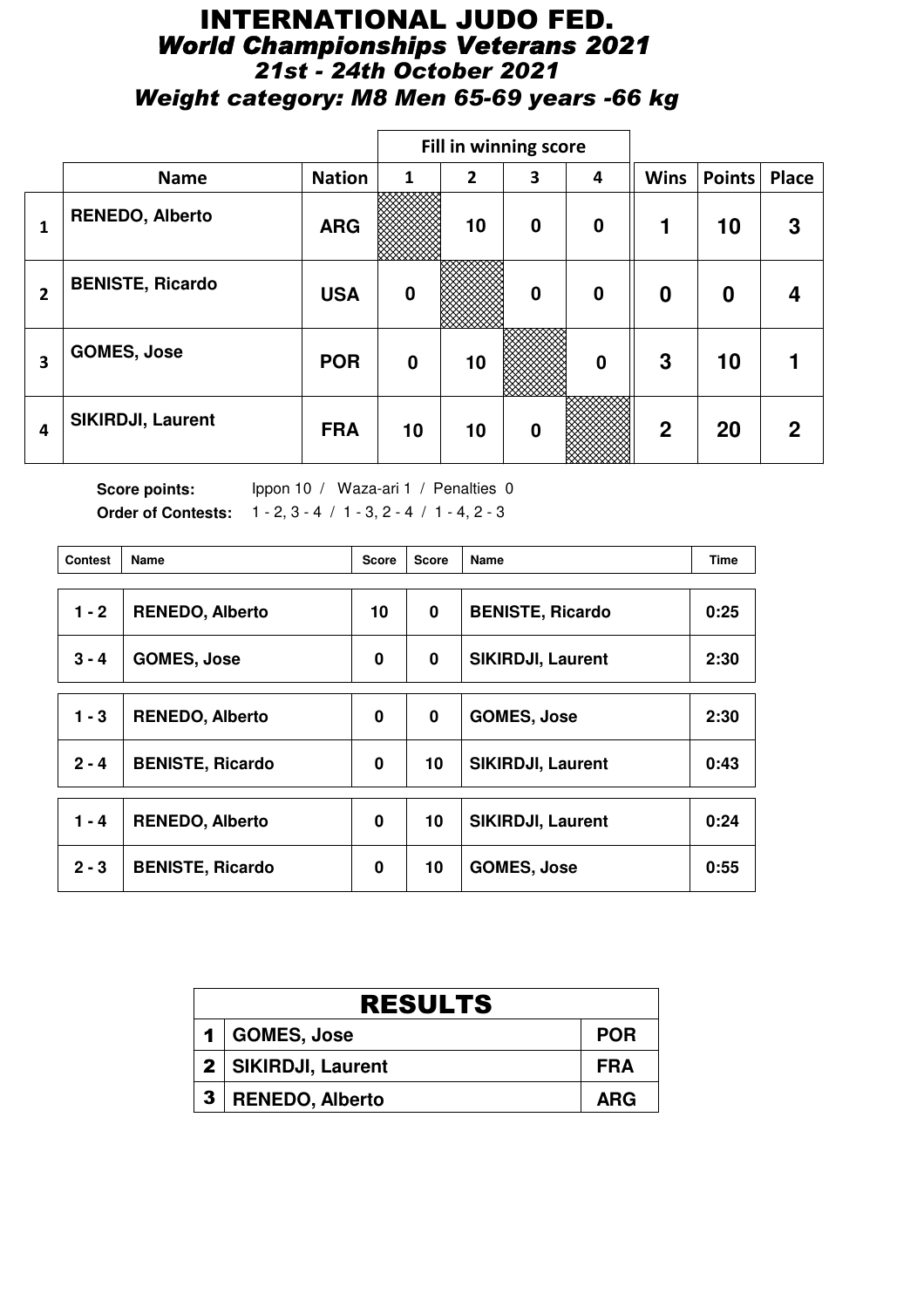## INTERNATIONAL JUDO FED. World Championships Veterans 2021 *21st - 24th October 2021* Weight category: M8 Men 65-69 years -73 kg

|                |                             |               |                  | Fill in winning score |                  |   |                          |   |
|----------------|-----------------------------|---------------|------------------|-----------------------|------------------|---|--------------------------|---|
|                | <b>Name</b>                 | <b>Nation</b> | 1                | $\mathbf{2}$          | 3                |   | <b>Wins Points Place</b> |   |
| 1              | <b>HOLLAENDER, Udo</b>      | <b>GER</b>    |                  |                       | $\boldsymbol{0}$ | 1 |                          | 3 |
| $\overline{2}$ | <b>FREITAS, Jose Samuel</b> | <b>POR</b>    | $\boldsymbol{0}$ |                       | 10               | 1 | 10                       |   |
| 3              | <b>KYRPYCHOV, Oleksandr</b> | <b>UKR</b>    |                  | $\bf{0}$              |                  |   |                          | 2 |

**Order of Contests:** 1 - 2 / 1 - 3 / 2 - 3

| Contest | Name            | Score | Score | <b>Name</b>                 | Time |
|---------|-----------------|-------|-------|-----------------------------|------|
| $1 - 2$ | HOLLAENDER, Udo |       | 0     | <b>FREITAS, Jose Samuel</b> | 2:30 |

|  | <b>HOLLAENDER, Udo</b> |  |  | <b>KYRPYCHOV, Oleksandr</b> | 2:30 |
|--|------------------------|--|--|-----------------------------|------|
|--|------------------------|--|--|-----------------------------|------|

| <b>KYRPYCHOV, Oleksandr</b><br><b>FREITAS, Jose Samuel</b><br>$2 - 3$ | 0:54 |
|-----------------------------------------------------------------------|------|
|-----------------------------------------------------------------------|------|

| <b>RESULTS</b>           |            |  |  |  |  |  |
|--------------------------|------------|--|--|--|--|--|
| 1   FREITAS, Jose Samuel | <b>POR</b> |  |  |  |  |  |
| 2   KYRPYCHOV, Oleksandr | <b>UKR</b> |  |  |  |  |  |
| 3   HOLLAENDER, Udo      | <b>GER</b> |  |  |  |  |  |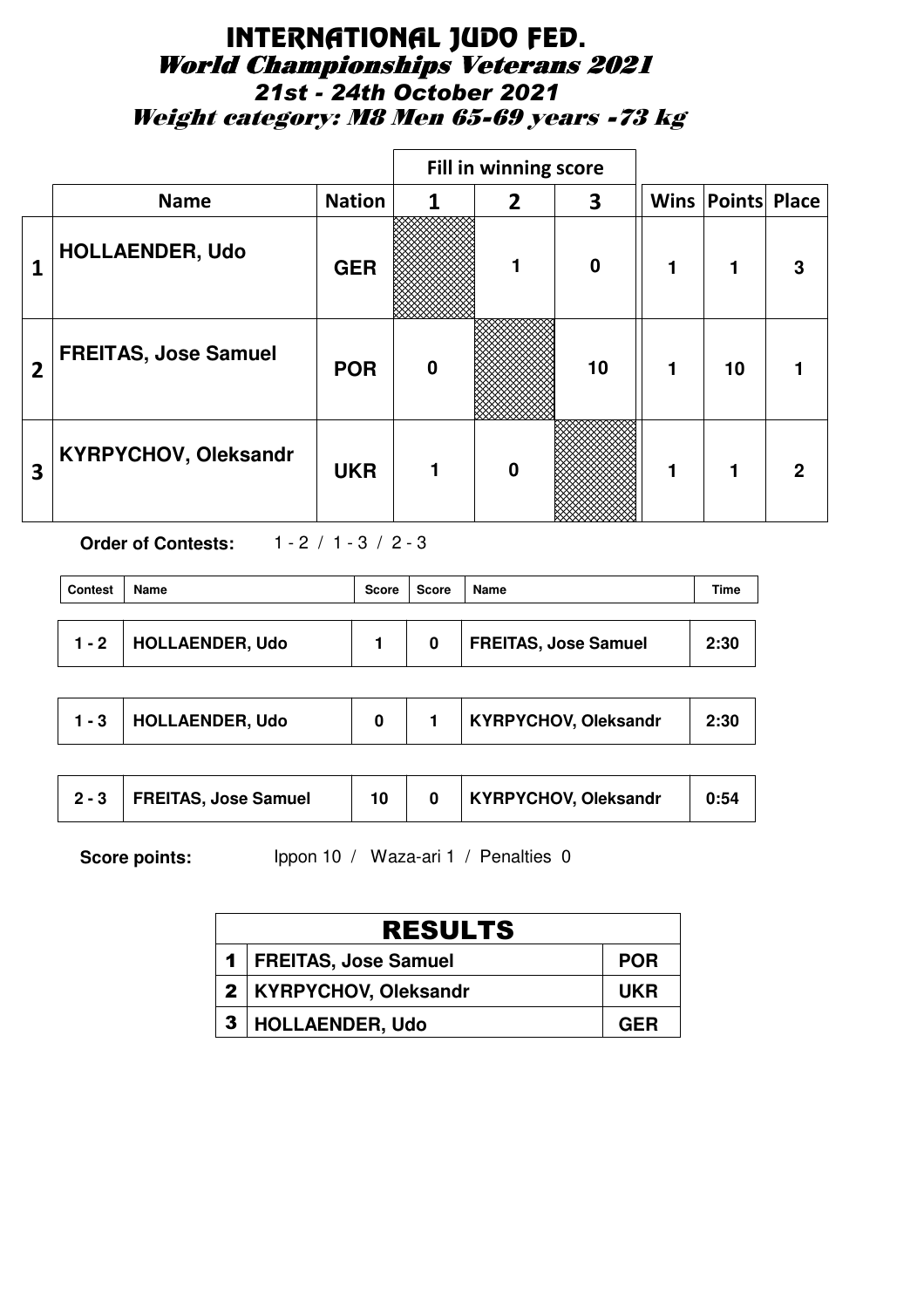## INTERNATIONAL JUDO FED. World Championships Veterans 2021 *21st - 24th October 2021* Weight category: M8 Men 65-69 years -81 kg

|                         |                         |               |          | Fill in winning score |                  |                |                          |              |
|-------------------------|-------------------------|---------------|----------|-----------------------|------------------|----------------|--------------------------|--------------|
|                         | <b>Name</b>             | <b>Nation</b> | 1        | $\overline{2}$        | 3                |                | <b>Wins Points Place</b> |              |
| 1                       | <b>ALENCAR, Marco</b>   | <b>BRA</b>    |          | 10                    | $\boldsymbol{0}$ | 1              | 10                       | $\mathbf{2}$ |
| $\overline{2}$          | <b>FERNANDES, Vitor</b> | <b>POR</b>    | $\bf{0}$ |                       | $\mathbf 0$      | $\mathbf 0$    | $\mathbf 0$              | 3            |
| $\overline{\mathbf{3}}$ | <b>LUISI, Andre</b>     | <b>BEL</b>    | 10       | 10                    |                  | $\overline{2}$ | 20                       |              |

**Order of Contests:** 1 - 2 / 1 - 3 / 2 - 3

| <b>Contest</b> | Name                     | Score | Score | <b>Name</b>             | Time |
|----------------|--------------------------|-------|-------|-------------------------|------|
|                | $1 - 2$   ALENCAR, Marco | 10    | 0     | <b>FERNANDES, Vitor</b> | 0:11 |

| $1 - 3$   . | <b>ALENCAR, Marco</b> |  | 10 | <b>LUISI, Andre</b> | 0:41 |
|-------------|-----------------------|--|----|---------------------|------|
|-------------|-----------------------|--|----|---------------------|------|

| $2 - 3$ | <b>FERNANDES, Vitor</b> |  | <b>LUISI, Andre</b> |  |
|---------|-------------------------|--|---------------------|--|
|         |                         |  |                     |  |

| <b>RESULTS</b>       |            |  |  |  |  |  |
|----------------------|------------|--|--|--|--|--|
| 1   LUISI, Andre     | <b>BEL</b> |  |  |  |  |  |
| 2   ALENCAR, Marco   | <b>BRA</b> |  |  |  |  |  |
| 3   FERNANDES, Vitor | <b>POR</b> |  |  |  |  |  |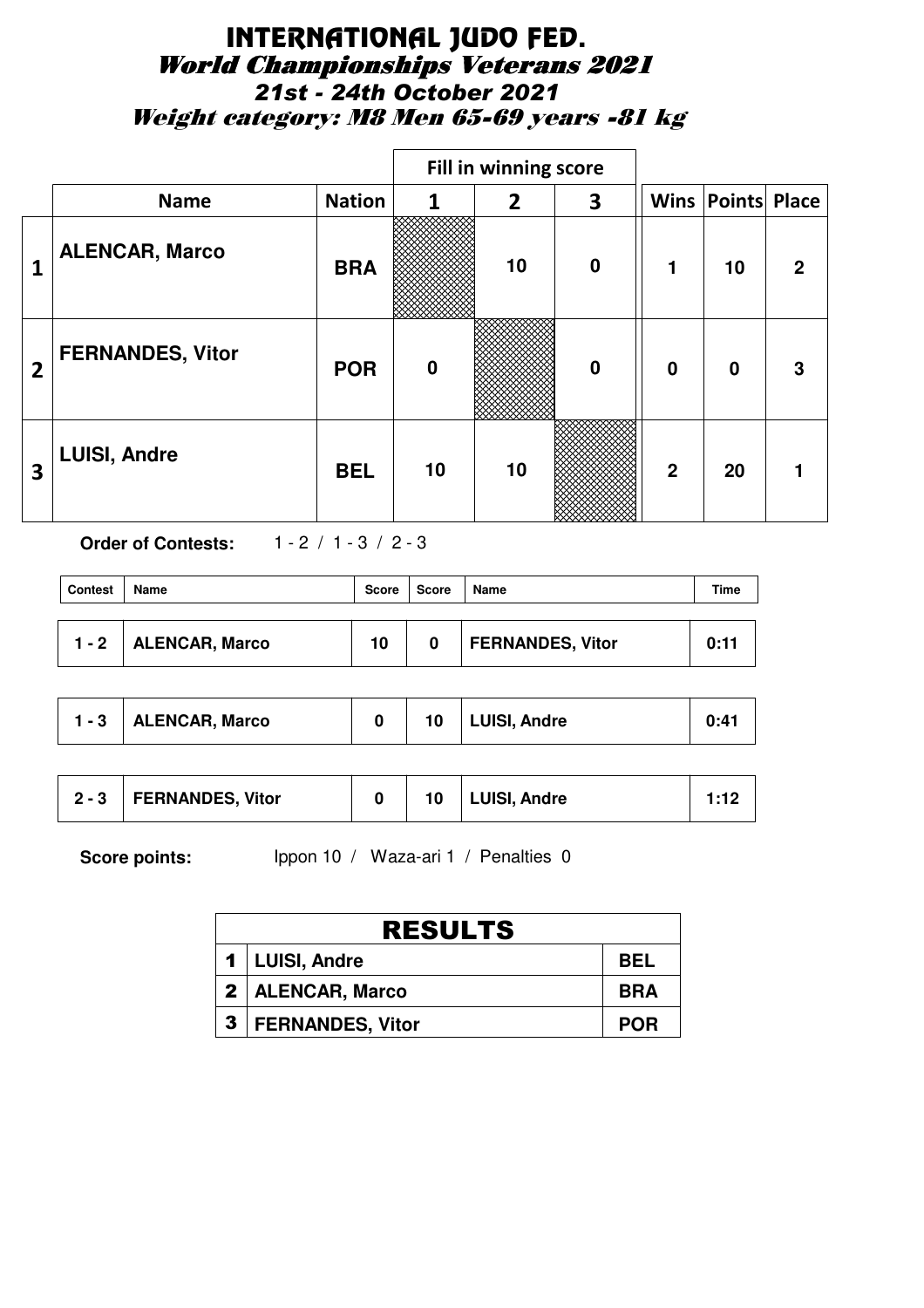## INTERNATIONAL JUDO FED. *World Championships Veterans 2021 21st - 24th October 2021 Weight category: M8 Men 65-69 years -90 kg*

|                |                       |               | Fill in winning score |                  |    |                  |                  |                  |              |
|----------------|-----------------------|---------------|-----------------------|------------------|----|------------------|------------------|------------------|--------------|
|                | <b>Name</b>           | <b>Nation</b> | 1                     | $\overline{2}$   | 3  | 4                | <b>Wins</b>      | Points           | <b>Place</b> |
| 1              | PREGUZA, Vladimir     | <b>MDA</b>    |                       | 10               | 10 | 10               | 3                | 30               |              |
| $\overline{2}$ | <b>KRNJETA, Rade</b>  | <b>CRO</b>    | $\bf{0}$              |                  | 10 | $\boldsymbol{0}$ | 1                | 10               | 3            |
| 3              | <b>CURIEN, Allain</b> | <b>FRA</b>    | $\bf{0}$              | $\mathbf 0$      |    | $\bf{0}$         | $\boldsymbol{0}$ | $\boldsymbol{0}$ | 4            |
| 4              | PAZ, Luis             | <b>POR</b>    | $\bf{0}$              | $\boldsymbol{0}$ | 10 |                  | $\overline{2}$   | 10               | $\mathbf{2}$ |

| <b>Contest</b> | <b>Name</b>           | <b>Score</b> | <b>Score</b> | Name                  | <b>Time</b> |
|----------------|-----------------------|--------------|--------------|-----------------------|-------------|
| $1 - 2$        | PREGUZA, Vladimir     | 10           | 0            | <b>KRNJETA, Rade</b>  | 0:42        |
| $3 - 4$        | <b>CURIEN, Allain</b> | 0            | 10           | PAZ, Luis             | 1:19        |
| $1 - 3$        | PREGUZA, Vladimir     | 10           | $\bf{0}$     | <b>CURIEN, Allain</b> | 0:00        |
| $2 - 4$        | <b>KRNJETA, Rade</b>  | 0            | $\bf{0}$     | PAZ, Luis             | 2:30        |
| $1 - 4$        | PREGUZA, Vladimir     | 10           | $\mathbf 0$  | PAZ, Luis             | 0:38        |
| $2 - 3$        | <b>KRNJETA, Rade</b>  | 10           | 0            | <b>CURIEN, Allain</b> | 0:00        |

|                  | <b>RESULTS</b>        |            |  |  |  |  |  |
|------------------|-----------------------|------------|--|--|--|--|--|
|                  | 1   PREGUZA, Vladimir | <b>MDA</b> |  |  |  |  |  |
|                  | $2 \mid$ PAZ, Luis    | <b>POR</b> |  |  |  |  |  |
| $\boldsymbol{3}$ | <b>KRNJETA, Rade</b>  | <b>CRO</b> |  |  |  |  |  |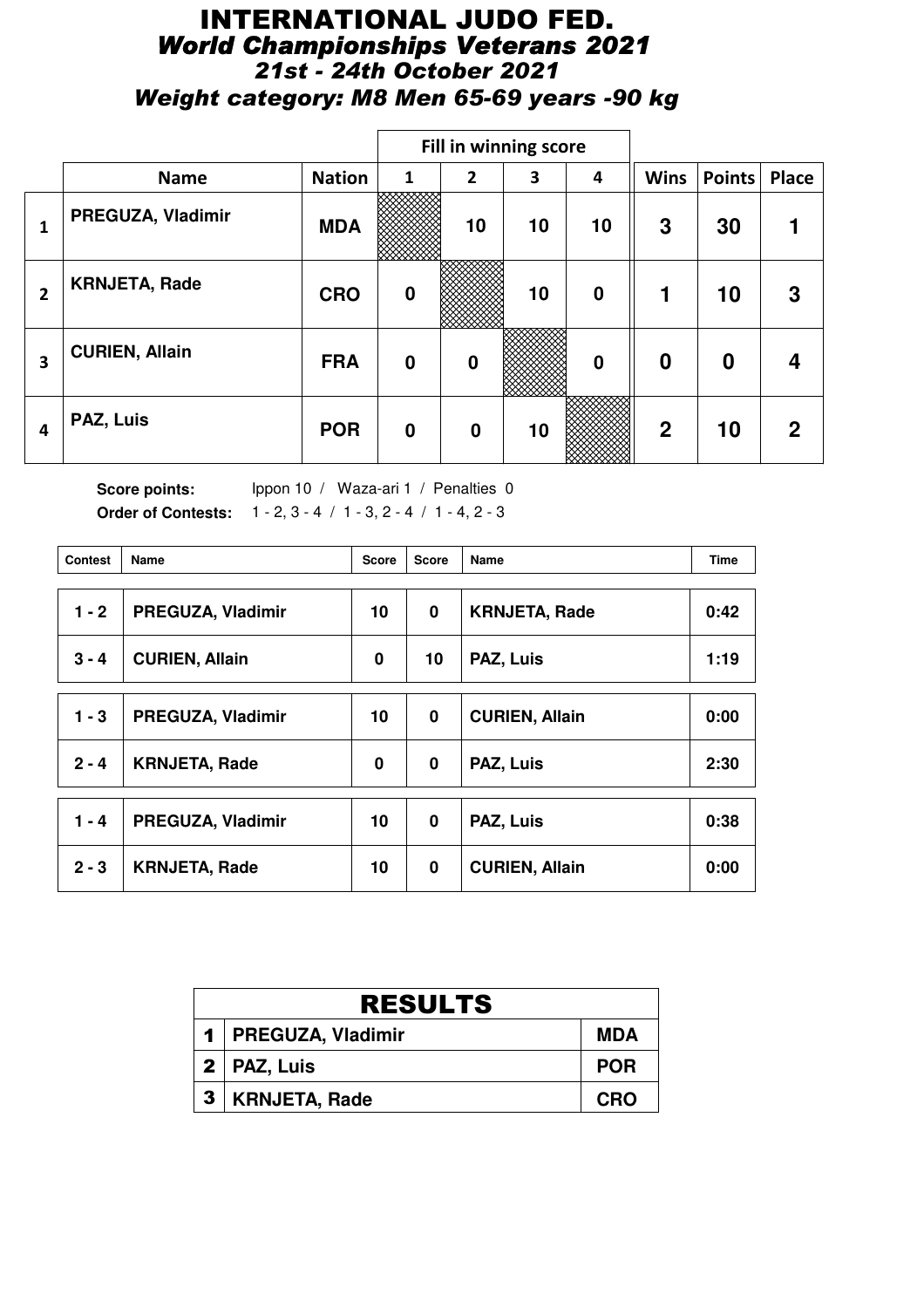## INTERNATIONAL JUDO FED. World Championships Veterans 2021 *21st - 24th October 2021* Weight category: M9 Men 70-74 years -73 kg

|                |                           |               |          | Fill in winning score |          |                |                          |   |
|----------------|---------------------------|---------------|----------|-----------------------|----------|----------------|--------------------------|---|
|                | <b>Name</b>               | <b>Nation</b> | 1        | $\overline{2}$        | 3        |                | <b>Wins Points Place</b> |   |
| 1              | <b>ROUSSEAU, Robert</b>   | <b>FRA</b>    |          | $\bf{0}$              | $\bf{0}$ | 1              | $\mathbf 0$              | 2 |
| $\overline{2}$ | <b>BOTTAZZI, Hubert</b>   | <b>FRA</b>    | 10       |                       | 10       | $\overline{2}$ | 20                       |   |
| 3              | <b>AZAROVS, Valentins</b> | <b>LAT</b>    | $\bf{0}$ | $\bf{0}$              |          | $\bf{0}$       | $\mathbf{0}$             | 3 |

**Order of Contests:** 1 - 2 / 1 - 3 / 2 - 3

| <b>Contest</b> | Name                     | <b>Score</b> | <b>Score</b> | <b>Name</b>             | Time |
|----------------|--------------------------|--------------|--------------|-------------------------|------|
|                | 1 - 2   ROUSSEAU, Robert | 0            | 10           | <b>BOTTAZZI, Hubert</b> | 0:54 |

| <b>AZAROVS, Valentins</b><br>ROUSSEAU, Robert | 2:30 |
|-----------------------------------------------|------|
|-----------------------------------------------|------|

| <b>AZAROVS, Valentins</b><br><b>BOTTAZZI, Hubert</b><br>$2 - 3$ | 0:53 |
|-----------------------------------------------------------------|------|
|-----------------------------------------------------------------|------|

|                  | <b>RESULTS</b>            |            |  |  |  |  |
|------------------|---------------------------|------------|--|--|--|--|
|                  | 1   BOTTAZZI, Hubert      | FRA        |  |  |  |  |
|                  | 2   ROUSSEAU, Robert      | FRA        |  |  |  |  |
| $\boldsymbol{3}$ | <b>AZAROVS, Valentins</b> | <b>LAT</b> |  |  |  |  |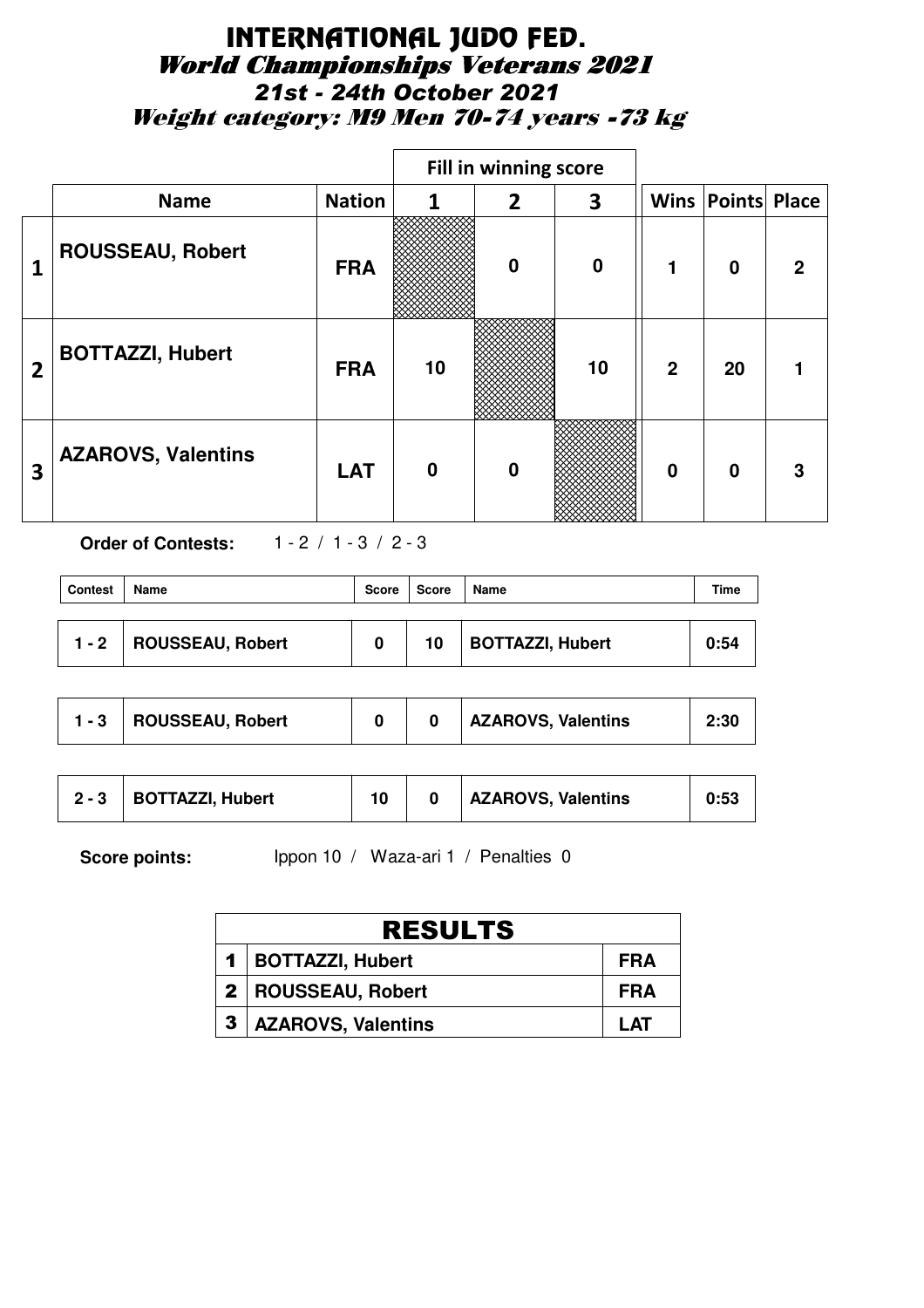# INTERNATIONAL JUDO FED. World Championships Veterans 2021 *21st - 24th October 2021*

Weight category: M9 Men 70-74 years -81 kg

|                         |                       |               | Fill in winning score |                |              |             |             |              |               |              |
|-------------------------|-----------------------|---------------|-----------------------|----------------|--------------|-------------|-------------|--------------|---------------|--------------|
|                         | <b>Name</b>           | <b>Nation</b> | 1                     | $\overline{2}$ | 3            | 4           | 5           | <b>Wins</b>  | <b>Points</b> | <b>Place</b> |
| 1                       | PICHL, Max            | <b>AUT</b>    |                       | $\mathbf{0}$   | $\mathbf 0$  | $\mathbf 0$ | $\mathbf 0$ |              | $\mathbf 0$   | 4            |
| $\overline{2}$          | SEIDAGALAMULY, Ory    | <b>KAZ</b>    | $\mathbf 0$           |                | $\mathbf{0}$ | $\mathbf 0$ | $\mathbf 0$ | $\mathbf{0}$ | 0             | 5            |
| $\overline{\mathbf{3}}$ | <b>RAMOS, Cesar</b>   | <b>POR</b>    | $\mathbf 0$           | $\mathbf 0$    |              | 0           | $\mathbf 0$ | $\mathbf{2}$ | 0             | 3            |
| 4                       | <b>WENNEKERS, Jos</b> | <b>NED</b>    | 10                    | 10             | 10           |             | 0           | 3            | 30            | $\mathbf{2}$ |
| 5                       | <b>TEDESCO, Irahy</b> | <b>BRA</b>    | 10 <sup>1</sup>       | 10             | 10           |             |             | 4            | 31            |              |

| <b>Contest</b> | Name                          | <b>Score</b> | <b>Score</b> | Name                          | <b>Time</b> |
|----------------|-------------------------------|--------------|--------------|-------------------------------|-------------|
| $1 - 2$        | PICHL, Max                    | $\bf{0}$     | 0            | <b>SEIDAGALAMULY, Orynbek</b> | 2:30        |
| $3 - 4$        | RAMOS, Cesar                  | 0            | 10           | <b>WENNEKERS, Jos</b>         | 0:29        |
| $1 - 5$        | PICHL, Max                    | 0            | 10           | <b>TEDESCO, Irahy</b>         | 1:19        |
| $2 - 3$        | <b>SEIDAGALAMULY, Orynbek</b> | 0            | 0            | <b>RAMOS, Cesar</b>           | 2:30        |
| $4 - 5$        | <b>WENNEKERS, Jos</b>         | $\bf{0}$     | 1.           | <b>TEDESCO, Irahy</b>         | 2:30        |
| $1 - 3$        | PICHL, Max                    | 0            | 0            | <b>RAMOS, Cesar</b>           | 2:30        |
| $2 - 4$        | <b>SEIDAGALAMULY, Orynbek</b> | $\bf{0}$     | 10           | <b>WENNEKERS, Jos</b>         | 2:27        |
| $3 - 5$        | RAMOS, Cesar                  | 0            | 10           | <b>TEDESCO, Irahy</b>         | 2:14        |
| $1 - 4$        | PICHL, Max                    | $\bf{0}$     | 10           | <b>WENNEKERS, Jos</b>         | 0:41        |
| $2 - 5$        | <b>SEIDAGALAMULY, Orynbek</b> | $\bf{0}$     | 10           | <b>TEDESCO, Irahy</b>         | 0:22        |

| <b>RESULTS</b>     |            |  |  |  |  |
|--------------------|------------|--|--|--|--|
| 1   TEDESCO, Irahy | <b>BRA</b> |  |  |  |  |
| 2   WENNEKERS, Jos | <b>NED</b> |  |  |  |  |
| 3   RAMOS, Cesar   | <b>POR</b> |  |  |  |  |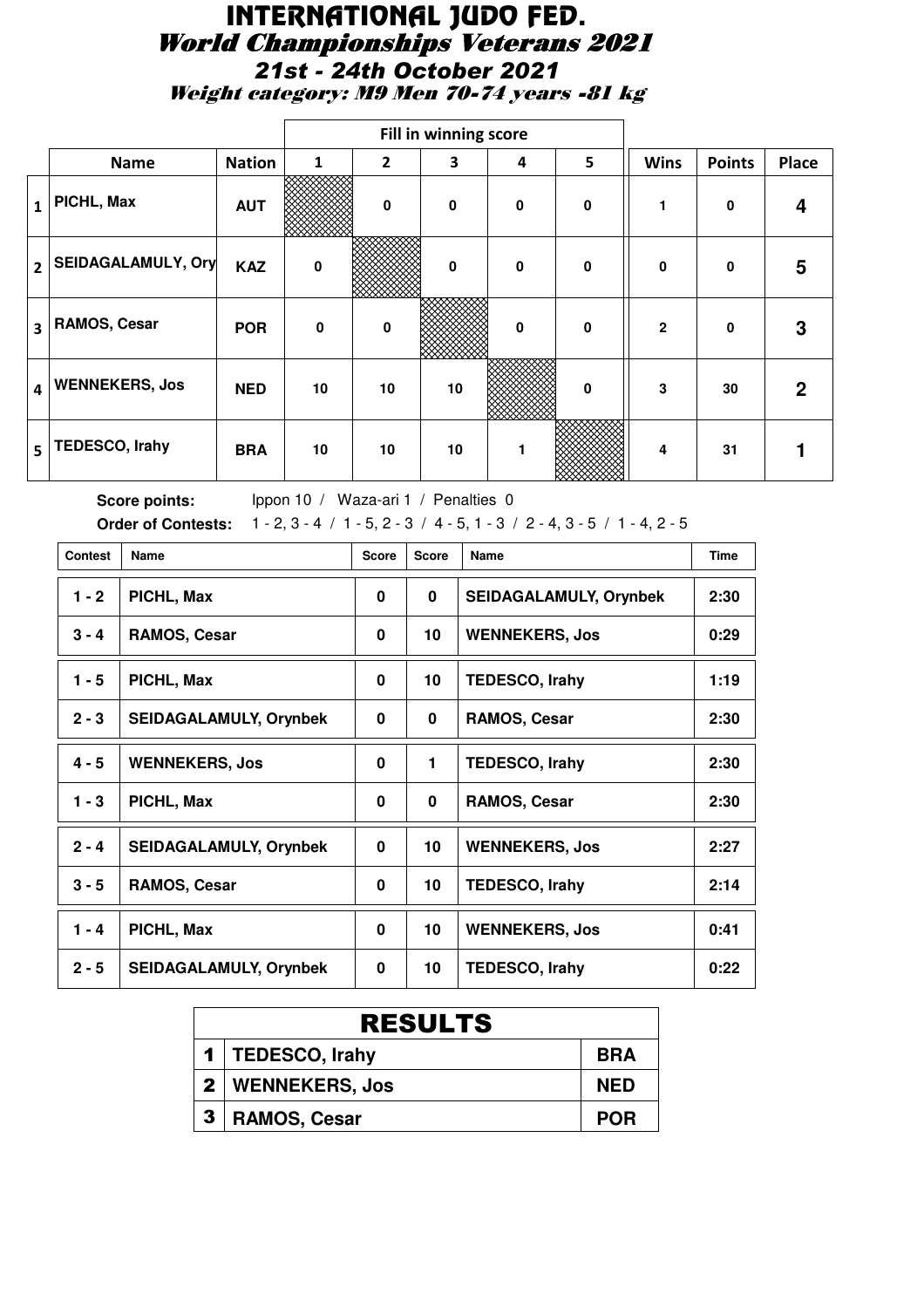#### INTERNATIONAL JUDO FED. *World Championships Veterans 2021 21st - 24th October 2021 Weight category: M9 Men 70-74 years -100 kg*

| <b>Contest</b> | Name                     | Score | Score   Name |                     | Time |
|----------------|--------------------------|-------|--------------|---------------------|------|
|                |                          |       |              |                     |      |
| $1 - 2$        | <b>VEKLICH, Anatoliy</b> | 0     | 10           | SIDORENKO, Vladimir | 0:40 |
|                |                          |       |              |                     |      |

|  | - 2 | <b>VEKLICH, Anatoliy</b> |  |  | SIDORENKO, Vladimir |  |
|--|-----|--------------------------|--|--|---------------------|--|
|--|-----|--------------------------|--|--|---------------------|--|

| $\overline{\phantom{0}}$ | $\mathbf{M}$<br>dimir |
|--------------------------|-----------------------|
| -<br>.                   |                       |
|                          |                       |

Score points: Ippon 100 / Wazaari 10 / Yuko 1 / Yusei gachi 0,5

**Criteria to define the winner:** better of 2 contests, if 1 - 1 the third match will decide

| <b>RESULTS</b>          |            |  |  |  |  |  |
|-------------------------|------------|--|--|--|--|--|
| 1   SIDORENKO, Vladimir | <b>RUS</b> |  |  |  |  |  |
| 2   VEKLICH, Anatoliy   | <b>KAZ</b> |  |  |  |  |  |